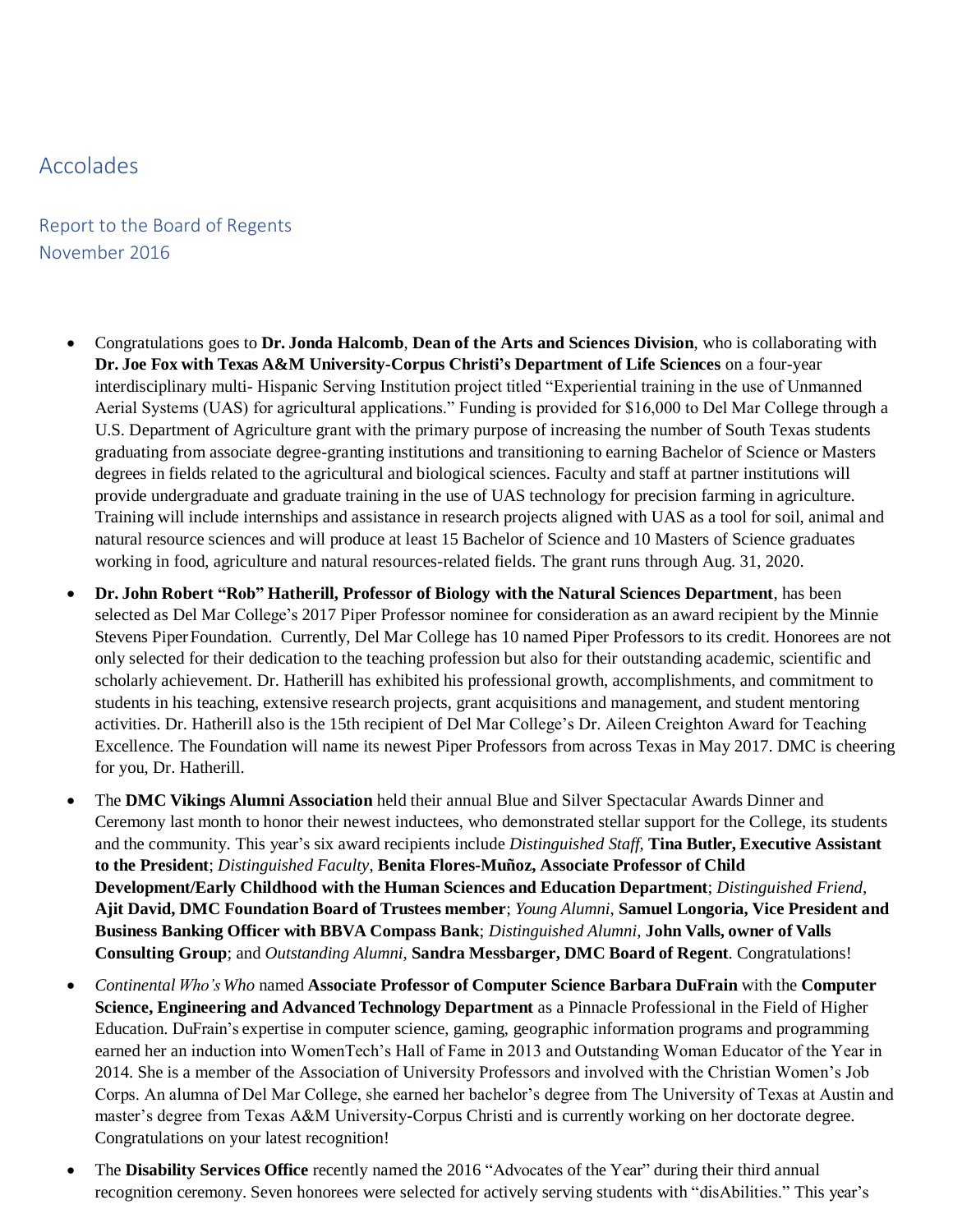advocates include **Assistant Professor of Speech Dale Anderson**, **Assistant Professor of Legal Professions Gail Dorn**, **Assistant Professor of Economics Neetu Kaushik**, **Associate Professor of Child Development/Early Childhood Benita Flores-Muñoz**, **Assistant Professor of Industrial Machining Randall Glasson**, **Professor of Chemistry Dr. Charles Hinton** and **Associate Professor of English Dr. Paul McCann**. Granted to DMC faculty and staff members, the award recognizes these individuals' significant service through advocacy and support by providing memorable and meaningful experiences and demonstrating deep commitment to the advancement of students with varying disabilities. Kudos goes to this year's honorees!

- Del Mar College's **Regional Police Academy Summer Class of 2016** set another benchmark. Under the leadership of **Academy Director Stan Repka** and his faculty team, the cadets all passed on their first attempt taking the Texas Commission on Law Enforcement (TCOLE) licensure exam. The achievement marks the College's 15th academy class in a row to continue the 100% first attempt pass rate trend on the state exam. The following cadets became eligible to serve as licensed peace officers in Texas: **Aaron Alaniz, Pablo Alaniz Jr., Adan Cruz, Shaun Farley, Ruben Garcia, Elizabeth Gomez, Marcus Lopez, Roberto Lopez Jr., Allen Mize, Aaron Ozuna, Danny Perez, Ronny Perkins and Jose Soto**. You make us proud, cadets!
- Del Mar College's **Art Program** with the Department of Art and Drama held a ceremony in the Joseph A. Cain Memorial Art Gallery to induct six students into the College's new chapter of the Kappa Pi International Art Honor Society. Students inducted into DMC's inaugural membership include **Andrea Del Angel, Victoria Gibbons, Emily Roberts, William Rodriguez, Fred Tinsley** and **Alexander Van Zandt.** Founded in 1911 at the University of Kentucky by a group of art students to discuss and critique their personal artwork, Kappa Pi has evolved more than 100 years later into the oldest honorary art organization with membership chapters including 70 colleges and universities nationwide, along with one international chapter.

## Events

- **Wednesday, Nov. 16, 7:30 p.m., Mariachi Del Mar in Concert, Wolfe Recital Hall, East Campus, Ayers at Kosar, free:**Mariachi Del Mar, the College's formal mariachi ensemble, will perform traditional and nontraditional music under the direction of David Irving, Professor of Stage Band and Guitar. For more info, call 698-1214.
- **Wednesday, Nov. 16, 9 a.m. to 4 p.m., 18th Annual Coastal Bend GIS Day, DMC Center for Economic Development, 3209 S. Staples, free:** Geographical Information Systems (GIS) technology touches everyone's lives daily to solve problems related to areas such as the environment, health care, land use, business efficiency, education and public safety. Attend sessions specifically designed to expand your understanding of GIS technology. The event features opportunities to learn more about GIS applications and to see their use in action. Co-sponsored by Del Mar College, Coastal Bend College, Laredo Community College, Texas A&M University-Corpus Christi, Texas A&M University-Kingsville, ESRI and the Coastal Bend GIS Users Group. Register online: [http://utsa.ecenterdirect.com/events/26005.](http://utsa.ecenterdirect.com/events/26005) For more info, contact John Nelson at 698-1478 or [jnelson1@delmar.edu.](mailto:jnelson1@delmar.edu)
- **Thursday, Nov. 17, 7:30 p.m., DMC Wind Ensemble and Texas A&M University-Corpus Christi Wind Orchestra in Concert, TAMU-CC Performing Arts Center, 6300 Ocean Drive, free:** The Del Mar College Wind Ensemble with DMC Conductor Dr. Abel Saldivar Ramirez and the TAMU-CC Wind Orchestra with Conductor Dr. Brian Shelton will perform a joint concert featuring music composed by V. Giannini, H. Owen Reed, Ferrer Ferran and more. DMC faculty member and trumpeter Dr. Scott Hagarty will will perform as a guest soloist with the College's Wind Ensemble. For more info, call 698- 1214.
- **Friday, Nov. 18, 7:30 p.m., DMC Singer's Theater Presents "The Royals," Wolfe Recital Hall, East Campus, Ayers at Kosar, free:** Enjoy an evening of "The Royals," a comedy interspersed with selections from popular Broadway musicals, including "The Fantasticks," "My Fair Lady," "The Music Man" and arias from Gilbert &